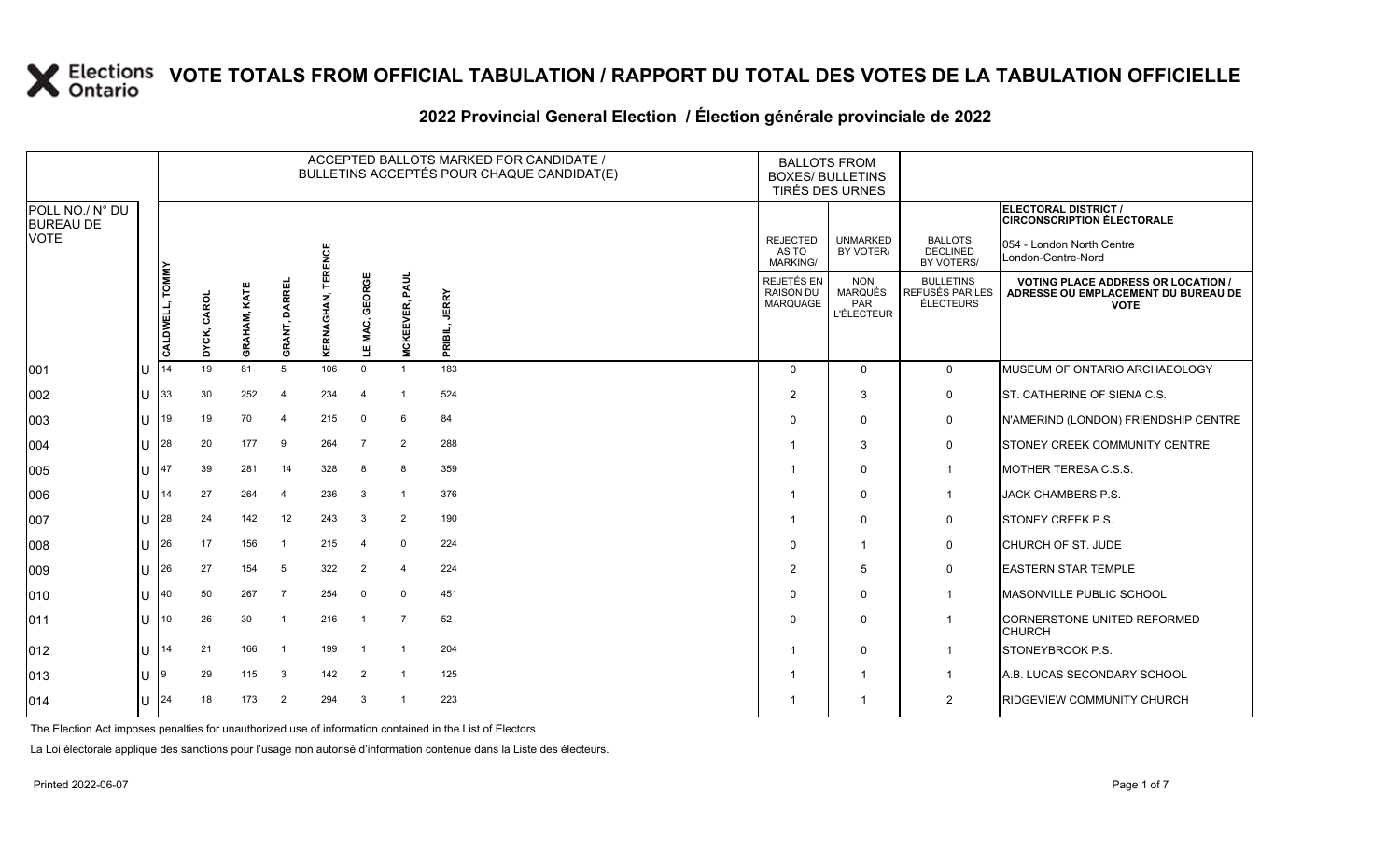# **2022 Provincial General Election / Élection générale provinciale de 2022**

|                                     |              |                    |                       |                     |                |                   |                   |                          | ACCEPTED BALLOTS MARKED FOR CANDIDATE /<br>BULLETINS ACCEPTÉS POUR CHAQUE CANDIDAT(E) | <b>BALLOTS FROM</b><br><b>BOXES/ BULLETINS</b><br>TIRÉS DES URNES |                                                   |                                                  |                                                                                                 |
|-------------------------------------|--------------|--------------------|-----------------------|---------------------|----------------|-------------------|-------------------|--------------------------|---------------------------------------------------------------------------------------|-------------------------------------------------------------------|---------------------------------------------------|--------------------------------------------------|-------------------------------------------------------------------------------------------------|
| POLL NO./ N° DU<br><b>BUREAU DE</b> |              |                    |                       |                     |                |                   |                   |                          |                                                                                       |                                                                   |                                                   |                                                  | ELECTORAL DISTRICT /<br><b>CIRCONSCRIPTION ÉLECTORALE</b>                                       |
| <b>VOTE</b>                         |              |                    |                       |                     |                | <b>TERENCE</b>    |                   |                          |                                                                                       | <b>REJECTED</b><br>AS TO<br><b>MARKING/</b>                       | <b>UNMARKED</b><br>BY VOTER/                      | <b>BALLOTS</b><br><b>DECLINED</b><br>BY VOTERS/  | 054 - London North Centre<br>London-Centre-Nord                                                 |
|                                     |              | TOMMY<br>CALDWELL, | CAROL<br><b>DYCK,</b> | <b>GRAHAM, KATE</b> | GRANT, DARREI  | <b>KERNAGHAN,</b> | GEORGE<br>LE MAC, | PAUL<br><b>MCKEEVER,</b> | ERRY<br>룹<br>ᄒ                                                                        | REJETÉS EN<br>RAISON DU<br><b>MARQUAGE</b>                        | <b>NON</b><br>MARQUÉS<br>PAR<br><b>L'ÉLECTEUR</b> | <b>BULLETINS</b><br>REFUSÉS PAR LES<br>ÉLECTEURS | <b>VOTING PLACE ADDRESS OR LOCATION /</b><br>ADRESSE OU EMPLACEMENT DU BUREAU DE<br><b>VOTE</b> |
| 015                                 | U            | 19                 | 15                    | 128                 | 5              | 156               | 5                 | $\mathbf{3}$             | ᇍ<br>176                                                                              | 3                                                                 | $\mathbf{0}$                                      | $\mathbf 0$                                      | NORTHRIDGE P.S.                                                                                 |
| 016                                 | U            | 10                 | 24                    | 116                 | $\overline{1}$ | 129               | 2                 | - 1                      | 243                                                                                   | $\mathbf 1$                                                       | $\Omega$                                          | $\mathbf 0$                                      | <b>SAUGEEN MAITLAND HALL</b>                                                                    |
| 017                                 | $\mathbf{U}$ | 143                | 49                    | 286                 | 8              | 336               | 3                 | 5                        | 447                                                                                   | 3                                                                 | $\Omega$                                          | $\mathbf 0$                                      | ST. KATERIC.S.                                                                                  |
| 018                                 | U            | 21                 | 70                    | 178                 | $\overline{2}$ | 236               | $\mathbf 0$       | $\overline{2}$           | 137                                                                                   | $\mathbf{1}$                                                      |                                                   | $\mathbf 0$                                      | <b>ORCHARD PARK PUBLIC SCHOOL</b>                                                               |
| 019                                 | U            | 10                 | 34                    | 78                  | $\overline{2}$ | 207               | $\mathbf 0$       | $\overline{1}$           | 97                                                                                    | $\mathbf 0$                                                       | $\Omega$                                          | $\mathbf 0$                                      | DARRYL J. KING STUDENT LIFE CENTRE<br>(UWO)                                                     |
| 020                                 | u            | I21                | 29                    | 148                 | 5              | 279               | $\overline{4}$    | $\overline{1}$           | 146                                                                                   | 2                                                                 | $\mathbf{1}$                                      | $\mathbf 0$                                      | NORTHBRAE PUBLIC SCHOOL                                                                         |
| 021                                 | $\mathbf{U}$ | l 20               | 38                    | 108                 | 6              | 340               | 3                 | 3                        | 142                                                                                   | $\mathbf 1$                                                       | 4                                                 | $\mathbf{1}$                                     | LOUISE ARBOUR FRENCH IMMERSION P.S.                                                             |
| 022                                 | ΠT           | 127                | 22                    | 91                  | 11             | 265               | 6                 | 3                        | 189                                                                                   | $\mathbf{1}$                                                      | 2                                                 | $\mathbf 0$                                      | <b>HILLCREST P.S.</b>                                                                           |
| 023                                 | U            | 33                 | 46                    | 161                 | $\overline{7}$ | 244               | 2                 | 9                        | 294                                                                                   | $\overline{2}$                                                    | 4                                                 | $\mathbf{1}$                                     | THE SALVATION ARMY HILLCREST CHURCH                                                             |
| 024                                 | $\mathbf{H}$ | 131                | 43                    | 112                 | 6              | 217               | $\mathbf 0$       | $\overline{2}$           | 195                                                                                   | $\mathbf 0$                                                       |                                                   | 0                                                | <b>ST. THOMAS MORE C.S.</b>                                                                     |
| 025                                 | ΠT           | 10                 | 14                    | 53                  | 2              | 106               | 2                 | $\mathbf 0$              | 59                                                                                    | $\mathbf 0$                                                       |                                                   | $\mathbf{1}$                                     | UNIVERSITY HEIGHTS P.S.                                                                         |
| 026                                 | U.           | 11                 | 43                    | 188                 | 6              | 295               | $\mathbf 0$       | 0                        | 171                                                                                   | $\mathbf 0$                                                       | -1                                                | $\mathbf 0$                                      | OLD NORTH PUBLIC SCHOOL                                                                         |
| 027                                 | $\mathbf{U}$ | 21                 | 25                    | 79                  | 12             | 252               | 2                 | $\overline{1}$           | 147                                                                                   | 2                                                                 |                                                   | $\mathbf{1}$                                     | KNOLLWOOD PARK PUBLIC SCHOOL                                                                    |
| 028                                 | U            | $\vert$ 13         | 16                    | 65                  | 5              | 236               | 8                 | 2                        | 166                                                                                   | $\mathbf 1$                                                       | $\Omega$                                          | 0                                                | LORD ELGIN P.S.                                                                                 |
|                                     |              |                    |                       |                     |                |                   |                   |                          |                                                                                       |                                                                   |                                                   |                                                  |                                                                                                 |

The Election Act imposes penalties for unauthorized use of information contained in the List of Electors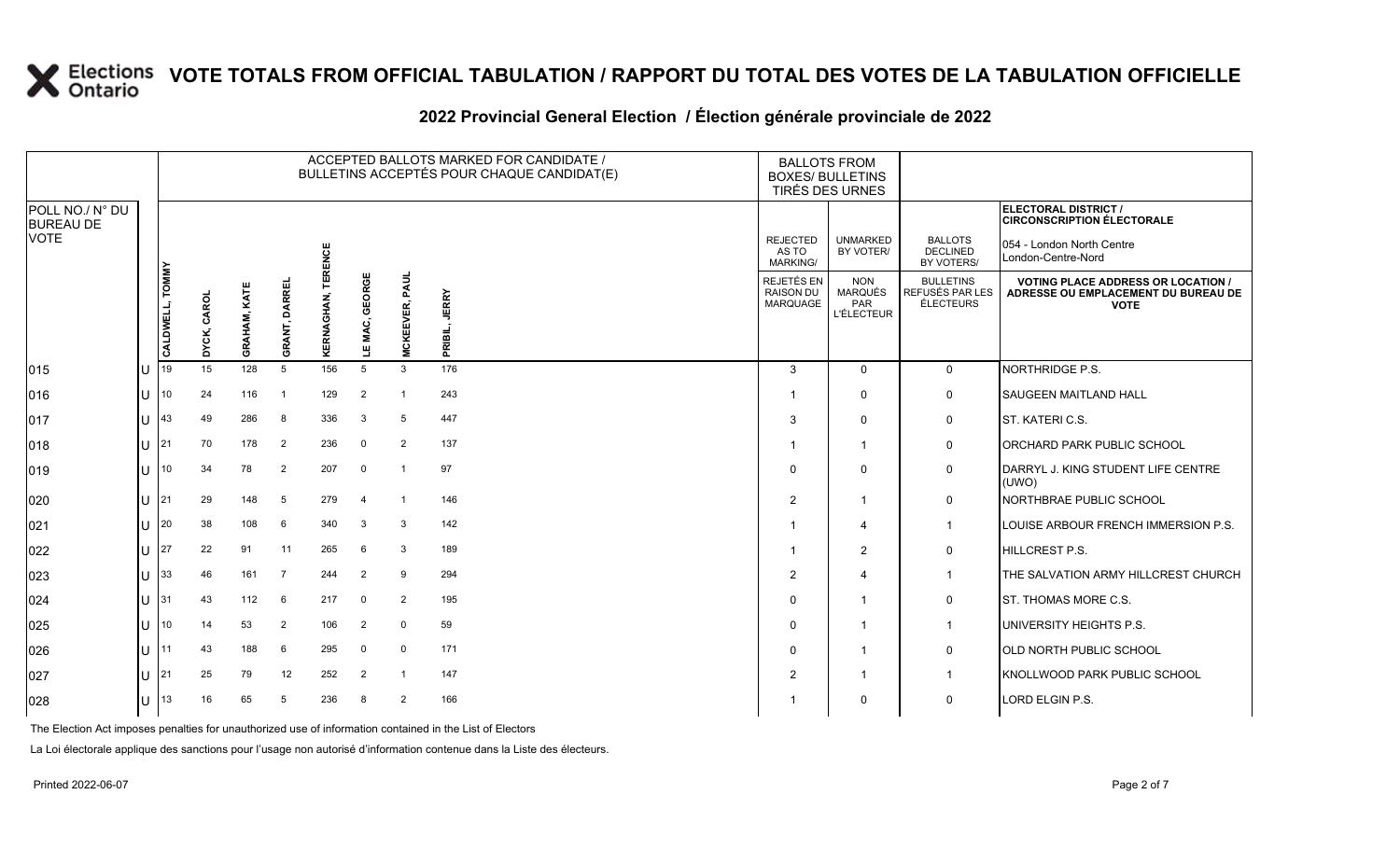| POLL NO./ N° DU<br>ELECTORAL DISTRICT /<br><b>CIRCONSCRIPTION ÉLECTORALE</b><br><b>BUREAU DE</b><br><b>VOTE</b><br><b>REJECTED</b><br><b>UNMARKED</b><br><b>BALLOTS</b><br>054 - London North Centre<br><b>TERENCE</b><br>AS TO<br>BY VOTER/<br><b>DECLINED</b><br>London-Centre-Nord<br><b>MARKING/</b><br>BY VOTERS/<br>CALDWELL, TOMMY<br>GEORGE<br>REJETÉS EN<br><b>NON</b><br><b>BULLETINS</b><br><b>VOTING PLACE ADDRESS OR LOCATION /</b><br>MARQUÉS<br><b>RAISON DU</b><br>REFUSÉS PAR LES<br><b>JERRY</b><br>ADRESSE OU EMPLACEMENT DU BUREAU DE<br>CAROL<br>MARQUAGE<br><b>ÉLECTEURS</b><br>PAR<br><b>VOTE</b> |  |
|--------------------------------------------------------------------------------------------------------------------------------------------------------------------------------------------------------------------------------------------------------------------------------------------------------------------------------------------------------------------------------------------------------------------------------------------------------------------------------------------------------------------------------------------------------------------------------------------------------------------------|--|
|                                                                                                                                                                                                                                                                                                                                                                                                                                                                                                                                                                                                                          |  |
|                                                                                                                                                                                                                                                                                                                                                                                                                                                                                                                                                                                                                          |  |
| <b>MCKEEVER, PAUL</b><br>GRANT, DARREI<br><b>GRAHAM, KATE</b><br><b>KERNAGHAN,</b><br><b>L'ÉLECTEUR</b><br>MAC,<br>PRIBIL,<br><b>DYCK,</b><br>Щ                                                                                                                                                                                                                                                                                                                                                                                                                                                                          |  |
| 122<br>102<br>453<br>200<br>46<br>10<br>2<br>CARLING RECREATION CENTRE<br>$\boldsymbol{\varDelta}$<br>$\mathbf 0$<br>029<br>U<br>$\overline{\mathbf{1}}$<br>$\mathbf{1}$                                                                                                                                                                                                                                                                                                                                                                                                                                                 |  |
| 48<br>174<br>137<br> 28<br>17<br>10<br>3<br>$\overline{4}$<br>0<br>SIR JOHN A. MACDONALD P.S.<br>030<br>U<br>$\Omega$<br>-1                                                                                                                                                                                                                                                                                                                                                                                                                                                                                              |  |
| 47<br>124<br>70<br>$\overline{7}$<br><b>EAGLE HEIGHTS PUBLIC SCHOOL</b><br>15<br>$\overline{2}$<br>0<br>031<br>IU.<br>18<br>$\overline{2}$<br>$\mathbf{0}$                                                                                                                                                                                                                                                                                                                                                                                                                                                               |  |
| 135<br>129<br>8<br>393<br>177<br>2<br>032<br>33<br>3<br>0<br>LONDON ISLAMIC SCHOOL<br>$\Omega$<br>IU.                                                                                                                                                                                                                                                                                                                                                                                                                                                                                                                    |  |
| 68<br>255<br>81<br>113<br>35<br>2<br>$\overline{4}$<br>$\mathbf 0$<br>0<br>KINSMEN RECREATION CENTRE<br>033<br>U<br>$\overline{2}$<br>$\Omega$                                                                                                                                                                                                                                                                                                                                                                                                                                                                           |  |
| 115<br>3<br>216<br>$\mathbf 0$<br>3<br>142<br><b>17</b><br>40<br>$\mathbf 0$<br>0<br><b>ST. JOHN THE EVANGELIST ANGLICAN</b><br>034<br>IU.<br>$\Omega$<br><b>CHURCH</b>                                                                                                                                                                                                                                                                                                                                                                                                                                                  |  |
| 127<br>398<br>133<br>TRINITY LUTHERAN CHURCH<br>51<br>3<br>$\mathbf 0$<br>5<br>035<br>19<br>0<br>ПJ<br>$\Omega$<br>-1                                                                                                                                                                                                                                                                                                                                                                                                                                                                                                    |  |
| 55<br> 22<br>15<br>2<br>267<br>$\overline{2}$<br>$\overline{2}$<br>114<br>0<br><b>LEAST CARLING P.S.</b><br>036<br>U<br>0<br>-1                                                                                                                                                                                                                                                                                                                                                                                                                                                                                          |  |
| 19<br>130<br>36<br>15<br>3<br>3<br>$\overline{2}$<br>$\mathbf 0$<br><b>LONDON PROTESTANT HALL</b><br>037<br>19<br>$\Omega$<br>0<br>ПJ                                                                                                                                                                                                                                                                                                                                                                                                                                                                                    |  |
| 83<br>244<br>68<br>30<br>$\mathbf 0$<br>$\Omega$<br><b>POLISH COMBATANTS ASSOCIATION IN</b><br>038<br>$\overline{4}$<br>0<br>$\mathbf{1}$<br>U<br>15<br>1<br><b>CANADA</b>                                                                                                                                                                                                                                                                                                                                                                                                                                               |  |
| 92<br><b>COMMUNITY OF CHRIST</b><br>62<br>5<br>384<br>$\mathbf 0$<br>110<br>$\Omega$<br>039<br> 21<br>6<br>$\mathbf{1}$<br>U<br>-1                                                                                                                                                                                                                                                                                                                                                                                                                                                                                       |  |
| 95<br>520<br>$\overline{2}$<br>118<br>BOYLE MEMORIAL COMMUNITY CENTRE<br>39<br>52<br>11<br>0<br>040<br>ΙU<br>8<br>$\Omega$<br>-1                                                                                                                                                                                                                                                                                                                                                                                                                                                                                         |  |
| 78<br>323<br>$\mathbf 0$<br>127<br>30<br>5<br>9<br>149<br><b>ROYAL CANADIAN LEGION VICTORY BRANCH</b><br>041<br>6<br>-1<br>ПT<br>-1<br>317                                                                                                                                                                                                                                                                                                                                                                                                                                                                               |  |

#### **2022 Provincial General Election / Élection générale provinciale de 2022**

The Election Act imposes penalties for unauthorized use of information contained in the List of Electors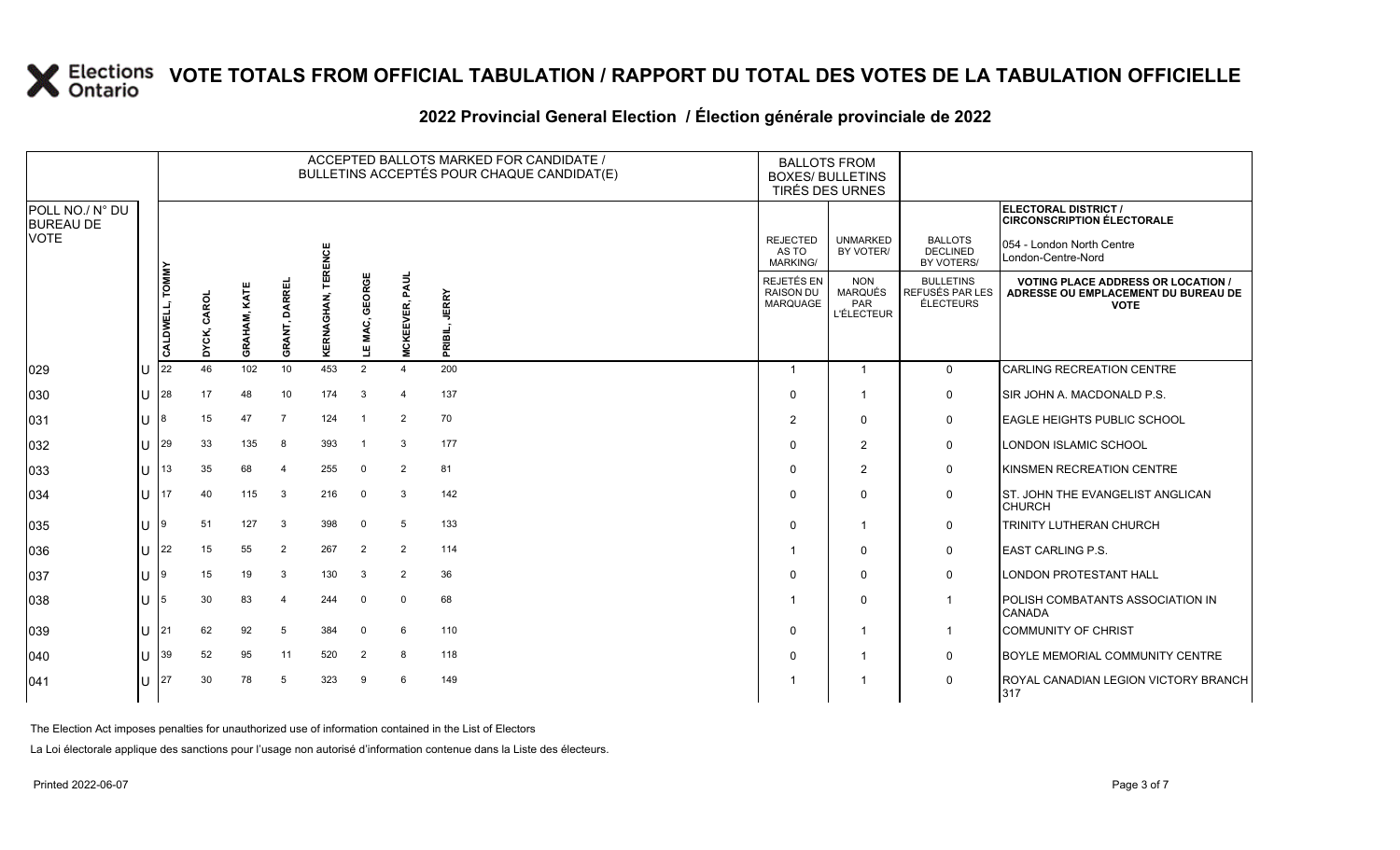#### **2022 Provincial General Election / Élection générale provinciale de 2022**

|                                     |       |                 |             |              |                |                        |                     |                      | ACCEPTED BALLOTS MARKED FOR CANDIDATE /<br>BULLETINS ACCEPTÉS POUR CHAQUE CANDIDAT(E) | <b>BALLOTS FROM</b><br><b>BOXES/ BULLETINS</b><br>TIRÉS DES URNES |                                                          |                                                  |                                                                                                 |
|-------------------------------------|-------|-----------------|-------------|--------------|----------------|------------------------|---------------------|----------------------|---------------------------------------------------------------------------------------|-------------------------------------------------------------------|----------------------------------------------------------|--------------------------------------------------|-------------------------------------------------------------------------------------------------|
| POLL NO./ N° DU<br><b>BUREAU DE</b> |       |                 |             |              |                |                        |                     |                      |                                                                                       |                                                                   |                                                          |                                                  | <b>ELECTORAL DISTRICT /</b><br><b>CIRCONSCRIPTION ÉLECTORALE</b>                                |
| <b>VOTE</b>                         |       |                 |             |              |                | <b>RENCE</b>           |                     |                      |                                                                                       | <b>REJECTED</b><br>AS TO<br>MARKING/                              | <b>UNMARKED</b><br>BY VOTER/                             | <b>BALLOTS</b><br><b>DECLINED</b><br>BY VOTERS/  | 054 - London North Centre<br>London-Centre-Nord                                                 |
|                                     |       | CALDWELL, TOMMY | DYCK, CAROI | GRAHAM, KATE | GRANT, DARREI  | 亩<br><b>KERNAGHAN,</b> | GEORGE<br>MAC,<br>ш | <b>MCKEEVER, PAU</b> | <b>JERRY</b><br>PRIBIL,                                                               | REJETÉS EN<br><b>RAISON DU</b><br><b>MARQUAGE</b>                 | <b>NON</b><br><b>MARQUÉS</b><br>PAR<br><b>L'ÉLECTEUR</b> | <b>BULLETINS</b><br>REFUSÉS PAR LES<br>ÉLECTEURS | <b>VOTING PLACE ADDRESS OR LOCATION /</b><br>ADRESSE OU EMPLACEMENT DU BUREAU DE<br><b>VOTE</b> |
| 042                                 | U     | 10              | 37          | 74           | 10             | 265                    |                     | 2                    | 83                                                                                    | -1                                                                | 2                                                        | $\mathbf 0$                                      | LONDON CHRISTIAN ACADEMY                                                                        |
| 043                                 | U     | '6              | 33          | 77           | 5              | 238                    | $\Omega$            | 3                    | 93                                                                                    | $\Omega$                                                          | $\overline{2}$                                           | 0                                                | KIWANIS SENIORS CENTRE                                                                          |
| 044                                 |       | 111             | 20          | 79           | $\overline{4}$ | 229                    | $\overline{2}$      | $\mathbf 0$          | 101                                                                                   | -1                                                                | -1                                                       | $\mathbf{1}$                                     | ST. PETER'S PARISH CENTRE (AUDITORIUM)                                                          |
| 045                                 | U     | 18              | 18          | 35           | 5              | 197                    | $\mathbf{0}$        | 3                    | 59                                                                                    | $\Omega$                                                          | $\Omega$                                                 | 0                                                | ST. MARY CHOIR C.S.                                                                             |
| 046                                 | U     | 16              | 16          | 50           | $\Omega$       | 163                    |                     | $\mathbf 0$          | 47                                                                                    | $\Omega$                                                          | $\mathbf 0$                                              | 0                                                | LONDON CENTRAL LIBRARY                                                                          |
| 400                                 | U     |                 |             | 29           | $\overline{2}$ | 42                     |                     | $\overline{1}$       | 10                                                                                    | $\Omega$                                                          | 3                                                        | $\mathbf 0$                                      | <b>202 MCNAY STREET</b>                                                                         |
| 401                                 | IJ 15 |                 |             | 19           | - 1            | 40                     | $\mathbf{0}$        | $\overline{1}$       | 15                                                                                    | $\Omega$                                                          | $\Omega$                                                 | $\mathbf 0$                                      | 700 HORIZON DR                                                                                  |
| 402                                 | U     | 3               | .5          | 20           | $\overline{2}$ | 32                     | $\Omega$            | $\mathbf 0$          | 30                                                                                    | $\Omega$                                                          |                                                          | 0                                                | 695 PROUDFOOT LANE                                                                              |
| 403                                 | U     | 15              | 6           | 29           | 6              | 38                     | $\mathbf 0$         | $\mathbf{1}$         | 37                                                                                    | 2                                                                 | $\Omega$                                                 | $\mathbf 0$                                      | PINERIDGE PLACE - 744 PROUDFOOT LANE                                                            |
| 404                                 | U     |                 | 13          | 25           | 2              | 46                     | $\Omega$            | $\mathbf 0$          | 37                                                                                    | $\overline{2}$                                                    | $\Omega$                                                 | 0                                                | PINERIDGE PLACE - 740 PROUDFOOT LANE                                                            |
| 405                                 | U     | 14              | 31          | 105          | 3              | 202                    | 2                   | 2                    | 121                                                                                   | $\Omega$                                                          | $\Omega$                                                 | 0                                                | CHERRYHILL SENIORS ACTIVITY CENTRE                                                              |
| 406                                 | U     |                 | 5           | 9            |                | 32                     | $\Omega$            | $\mathbf 0$          | 11                                                                                    | $\Omega$                                                          | $\Omega$                                                 | 0                                                | 345 WHARNCLIFFE RD N                                                                            |
| 407                                 | U     | 12              | 5           | 49           | 5              | 63                     | $\Omega$            | $\mathbf{1}$         | 29                                                                                    |                                                                   |                                                          | 0                                                | <b>GROSVENOR ESTATES</b>                                                                        |
| 408                                 | U     |                 |             | 20           | 3              | 50                     | 2                   | $\mathbf 0$          | 20                                                                                    | $\Omega$                                                          | $\Omega$                                                 | $\mathbf 0$                                      | 271 PLATT'S LANE                                                                                |

The Election Act imposes penalties for unauthorized use of information contained in the List of Electors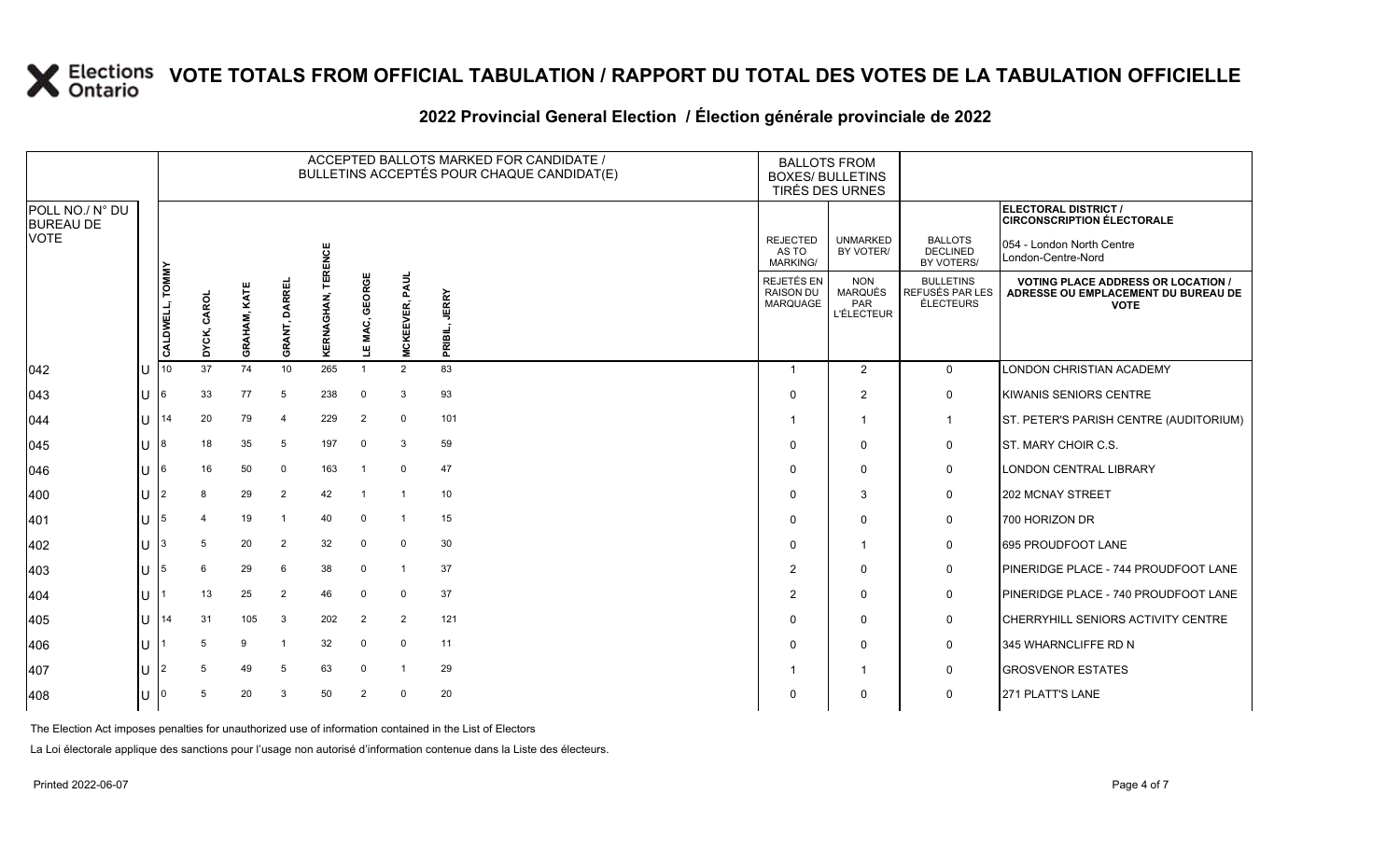#### **2022 Provincial General Election / Élection générale provinciale de 2022**

|                                                    |     |                 |                |                |                |                   |                     |                      | ACCEPTED BALLOTS MARKED FOR CANDIDATE /<br>BULLETINS ACCEPTÉS POUR CHAQUE CANDIDAT(E) |                                             | <b>BALLOTS FROM</b><br><b>BOXES/ BULLETINS</b><br>TIRÉS DES URNES |                                                         |                                                                                                 |
|----------------------------------------------------|-----|-----------------|----------------|----------------|----------------|-------------------|---------------------|----------------------|---------------------------------------------------------------------------------------|---------------------------------------------|-------------------------------------------------------------------|---------------------------------------------------------|-------------------------------------------------------------------------------------------------|
| POLL NO./ N° DU<br><b>BUREAU DE</b><br><b>VOTE</b> |     |                 |                |                |                |                   |                     |                      |                                                                                       |                                             |                                                                   |                                                         | ELECTORAL DISTRICT /<br><b>CIRCONSCRIPTION ÉLECTORALE</b>                                       |
|                                                    |     |                 |                |                |                | <b>TERENCE</b>    |                     |                      |                                                                                       | <b>REJECTED</b><br>AS TO<br><b>MARKING/</b> | <b>UNMARKED</b><br>BY VOTER/                                      | <b>BALLOTS</b><br><b>DECLINED</b><br>BY VOTERS/         | 054 - London North Centre<br>London-Centre-Nord                                                 |
|                                                    |     | CALDWELL, TOMMY | DYCK, CAROI    | GRAHAM, KATE   | GRANT, DARREL  | <b>KERNAGHAN,</b> | ш<br>GEORGE<br>MAC, | <b>MCKEEVER, PAU</b> | <b>JERRY</b>                                                                          | REJETÉS EN<br><b>RAISON DU</b><br>MARQUAGE  | <b>NON</b><br><b>MARQUÉS</b><br>PAR<br><b>L'ÉLECTEUR</b>          | <b>BULLETINS</b><br>REFUSÉS PAR LES<br><b>ÉLECTEURS</b> | <b>VOTING PLACE ADDRESS OR LOCATION /</b><br>ADRESSE OU EMPLACEMENT DU BUREAU DE<br><b>VOTE</b> |
|                                                    |     |                 |                |                |                |                   | ш<br>⊐              |                      | PRIBIL,                                                                               |                                             |                                                                   |                                                         |                                                                                                 |
| 410                                                | Iυ  |                 |                | $\mathsf{R}$   | $\Omega$       | 30                | $\mathbf 0$         | $\Omega$             | 17                                                                                    | $\mathbf 0$                                 | $\overline{0}$                                                    | $\mathbf 0$                                             | 695 RICHMOND ST                                                                                 |
| 411                                                | lu  |                 |                | 6              | $\Omega$       | 28                | $\mathbf{0}$        | $\mathbf 0$          | 28                                                                                    | $\Omega$                                    | $\mathbf 0$                                                       | $\mathbf 0$                                             | 600 TALBOT ST                                                                                   |
| $ 412\rangle$                                      | lu  |                 | $\overline{7}$ | $\overline{7}$ | $\mathbf 0$    | 25                |                     | $\overline{1}$       | $\overline{7}$                                                                        | $\Omega$                                    | $\mathbf 0$                                                       | 0                                                       | 170 KENT ST                                                                                     |
| $ 413\rangle$                                      | Iυ. |                 | 2              | 16             | $\mathbf 0$    | 15                | $\mathbf 0$         | $\mathbf 0$          | 8                                                                                     | $\Omega$                                    | $\mathbf 0$                                                       | 0                                                       | 155 KENT ST                                                                                     |
| 414                                                | lu  |                 | 6              | 22             | -1             | 68                | -1                  | $\overline{1}$       | 32                                                                                    | $\Omega$                                    | $\mathbf 0$                                                       | $\mathsf{O}$                                            | <b>COLBORNE CENTRE</b>                                                                          |
| 700                                                | lu  |                 | 3              | 11             | $\overline{1}$ | $\overline{7}$    | $\mathbf{0}$        | $\overline{1}$       | 15                                                                                    | $\Omega$                                    | $\mathbf 0$                                                       | $\mathbf 0$                                             | CHARTWELL LONDON LONG TERM CARE<br>RES.                                                         |
| 701                                                | lu  |                 | 8              | 39             | 3              | 12                | 2                   | $\mathbf 0$          | 35                                                                                    | $\Omega$                                    | $\mathbf 0$                                                       | $\mathbf 0$                                             | AMICA LONDON                                                                                    |
| 702                                                | lu  |                 | $\mathbf 0$    | 10             | 2              | 3                 | $\overline{2}$      | $\mathbf 0$          | 11                                                                                    | 2                                           | $\mathbf 0$                                                       | 0                                                       | <b>REVERA MCGARRELL PLACE</b>                                                                   |
| 703                                                | lu  |                 |                | 17             |                | 12                | $\mathbf 0$         | $\overline{1}$       | 23                                                                                    | $\Omega$                                    | $\mathbf 0$                                                       | 0                                                       | MASONVILLE MANOR - ACTIVITY ROOM                                                                |
| 704                                                | Iυ  |                 | 5              | 59             | 2              | 20                | $\mathbf{0}$        | $\overline{1}$       | 54                                                                                    | 3                                           | $\mathbf 0$                                                       | $\mathbf 0$                                             | RICHMOND WOODS                                                                                  |
| 705                                                | lu  | 5               | 4              | 17             | 5              | 24                | $\mathbf{0}$        | $\overline{1}$       | 36                                                                                    | $\Omega$                                    | $\mathbf 0$                                                       | 0                                                       | THE GAINSBOROUGH                                                                                |
| 706                                                | lu  | 2               | 2              | 29             | $\overline{1}$ | 15                | $\mathbf 0$         | $\overline{1}$       | 27                                                                                    |                                             | $\mathbf 0$                                                       | 0                                                       | <b>REVERA WINDERMERE ON THE MOUNT</b>                                                           |
| 707                                                | lu  |                 | $\overline{7}$ | 26             | $\mathbf 0$    | 3                 | $\mathbf{0}$        | $\mathbf 0$          | $\overline{1}$                                                                        | $\Omega$                                    | $\mathbf 0$                                                       | $\mathbf 0$                                             | SISTERS OF ST. JOSEPH RESIDENCE                                                                 |
| 708                                                | Iυ  |                 | 5              | $\overline{7}$ |                | $\mathbf 0$       | $\mathbf 0$         | $\overline{1}$       | 11                                                                                    |                                             | $\mathbf 0$                                                       | -1                                                      | THE MANOR VILLAGE AT LONDON                                                                     |

The Election Act imposes penalties for unauthorized use of information contained in the List of Electors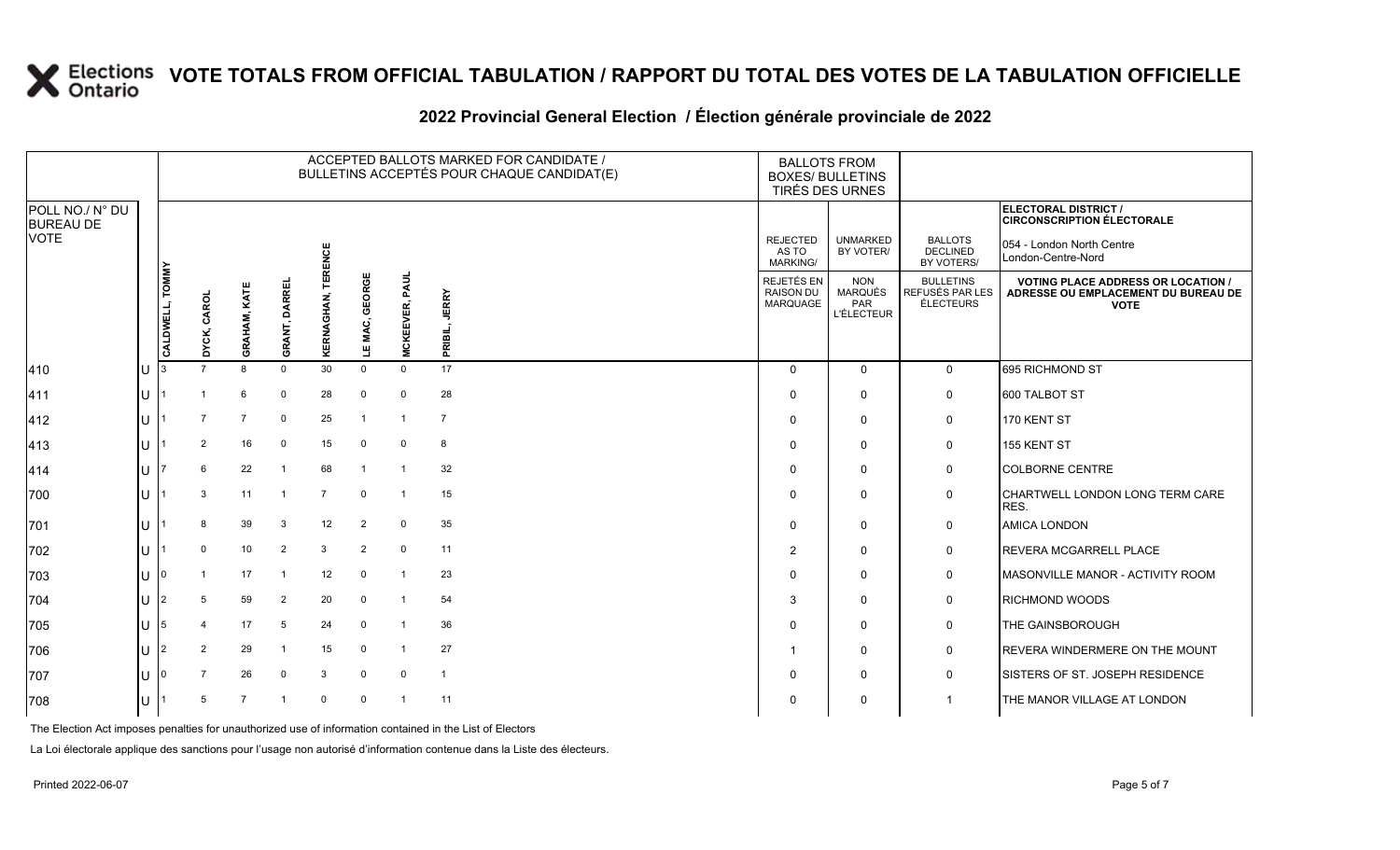|                                     |                    |                |              |                |                           |                     |                       | ACCEPTED BALLOTS MARKED FOR CANDIDATE /<br>BULLETINS ACCEPTÉS POUR CHAQUE CANDIDAT(E) | <b>BALLOTS FROM</b><br><b>BOXES/ BULLETINS</b>           | TIRÉS DES URNES                                          |                                                  |                                                                                                 |
|-------------------------------------|--------------------|----------------|--------------|----------------|---------------------------|---------------------|-----------------------|---------------------------------------------------------------------------------------|----------------------------------------------------------|----------------------------------------------------------|--------------------------------------------------|-------------------------------------------------------------------------------------------------|
| POLL NO./ N° DU<br><b>BUREAU DE</b> |                    |                |              |                |                           |                     |                       |                                                                                       |                                                          |                                                          |                                                  | ELECTORAL DISTRICT /<br><b>CIRCONSCRIPTION ÉLECTORALE</b>                                       |
| <b>VOTE</b>                         |                    |                |              |                |                           |                     |                       |                                                                                       | <b>REJECTED</b><br>AS TO<br><b>MARKING/</b>              | <b>UNMARKED</b><br>BY VOTER/                             | <b>BALLOTS</b><br><b>DECLINED</b><br>BY VOTERS/  | 054 - London North Centre<br>London-Centre-Nord                                                 |
|                                     | TOMMY<br>CALDWELL, | CAROL<br>DYCK, | GRAHAM, KATE | GRANT, DARREL  | <b>KERNAGHAN, TERENCE</b> | GEORGE<br>MAC,<br>ш | <b>MCKEEVER, PAUL</b> | <b>JERRY</b><br>PRIBIL,                                                               | <b>REJETÉS EN</b><br><b>RAISON DU</b><br><b>MARQUAGE</b> | <b>NON</b><br><b>MARQUÉS</b><br>PAR<br><b>L'ÉLECTEUR</b> | <b>BULLETINS</b><br>REFUSÉS PAR LES<br>ÉLECTEURS | <b>VOTING PLACE ADDRESS OR LOCATION /</b><br>ADRESSE OU EMPLACEMENT DU BUREAU DE<br><b>VOTE</b> |
| 709                                 |                    | $\overline{2}$ | 14           | $\Omega$       | $\overline{7}$            | $\overline{2}$      |                       | 11                                                                                    | $\Omega$                                                 | 3                                                        | $\Omega$                                         | <b>HORIZON PLACE</b>                                                                            |
| 710                                 |                    | 3              | 28           | $\mathbf 0$    | 11                        |                     | 2                     | 18                                                                                    | 6                                                        | $\Omega$                                                 | $\mathbf 0$                                      | MOUNT HOPE CENTRE FOR LONG TERM<br>CARE                                                         |
| 711                                 |                    | 8              | 49           | $\mathbf 0$    | 32                        | $\mathbf 0$         | $\overline{1}$        | 66                                                                                    | $\Omega$                                                 | $\Omega$                                                 | $\mathbf 0$                                      | <b>CHELSEY PARK RETIREMENT COMMUNITY</b>                                                        |
| 712                                 |                    | $\overline{7}$ | 22           | 6              | 14                        | $\mathbf 0$         | $\overline{1}$        | 12                                                                                    | $\overline{2}$                                           | 0                                                        | $\mathbf 0$                                      | CHELSEY PARK LONG TERM CARE                                                                     |
| 713                                 |                    | $\overline{2}$ | 17           | $\overline{1}$ | 12                        | $\mathbf 0$         | 2                     | 19                                                                                    | $\Omega$                                                 | $\mathbf 0$                                              | $\mathbf{1}$                                     | <b>EXTENDICARE - LONDON</b>                                                                     |
| 714                                 |                    | 3              | 15           | $\mathbf 0$    | 9                         | 3                   | $\mathbf 0$           | 20                                                                                    | $\Omega$                                                 |                                                          | $\mathbf 0$                                      | CHARTWELL RIVERSIDE RETIREMENT<br><b>RESIDENCE</b>                                              |
| 715                                 |                    |                | 9            | $\Omega$       | 5                         |                     | $\Omega$              | 10                                                                                    | $\Omega$                                                 | 3                                                        | $\mathbf 0$                                      | QUEEN'S VILLAGE                                                                                 |
| 716                                 |                    |                | 8            | $\Omega$       | $\overline{4}$            |                     |                       | 9                                                                                     | $\Omega$                                                 | 0                                                        | $\mathbf 0$                                      | MAPLE VIEW TERRACE                                                                              |
| ADV001                              |                    | 9              | 90           | $\overline{7}$ | 258                       | $\overline{0}$      |                       | 129                                                                                   | $\Omega$                                                 | $\Omega$                                                 | $\mathbf 0$                                      | LONDON ROUNDHOUSE                                                                               |
| ADV002                              | 50                 | 120            | 601          | 12             | 1271                      | 6                   | $\overline{4}$        | 774                                                                                   | 61                                                       | $\mathbf 0$                                              | $\mathbf 0$                                      | LONDON ROUNDHOUSE                                                                               |
| ADV003                              | 96                 | 167            | 1089         | 23             | 1509                      | 13                  | 6                     | 1960                                                                                  | 8                                                        | 5                                                        | $\mathbf 0$                                      | <b>EASTERN STAR TEMPLE</b>                                                                      |
| ADV004                              | 24                 | 89             | 437          | 14             | 889                       | 3                   | 3                     | 466                                                                                   |                                                          | $\overline{2}$                                           | $\overline{2}$                                   | ST. PETER'S PARISH CENTRE (AUDITORIUM)                                                          |

The Election Act imposes penalties for unauthorized use of information contained in the List of Electors